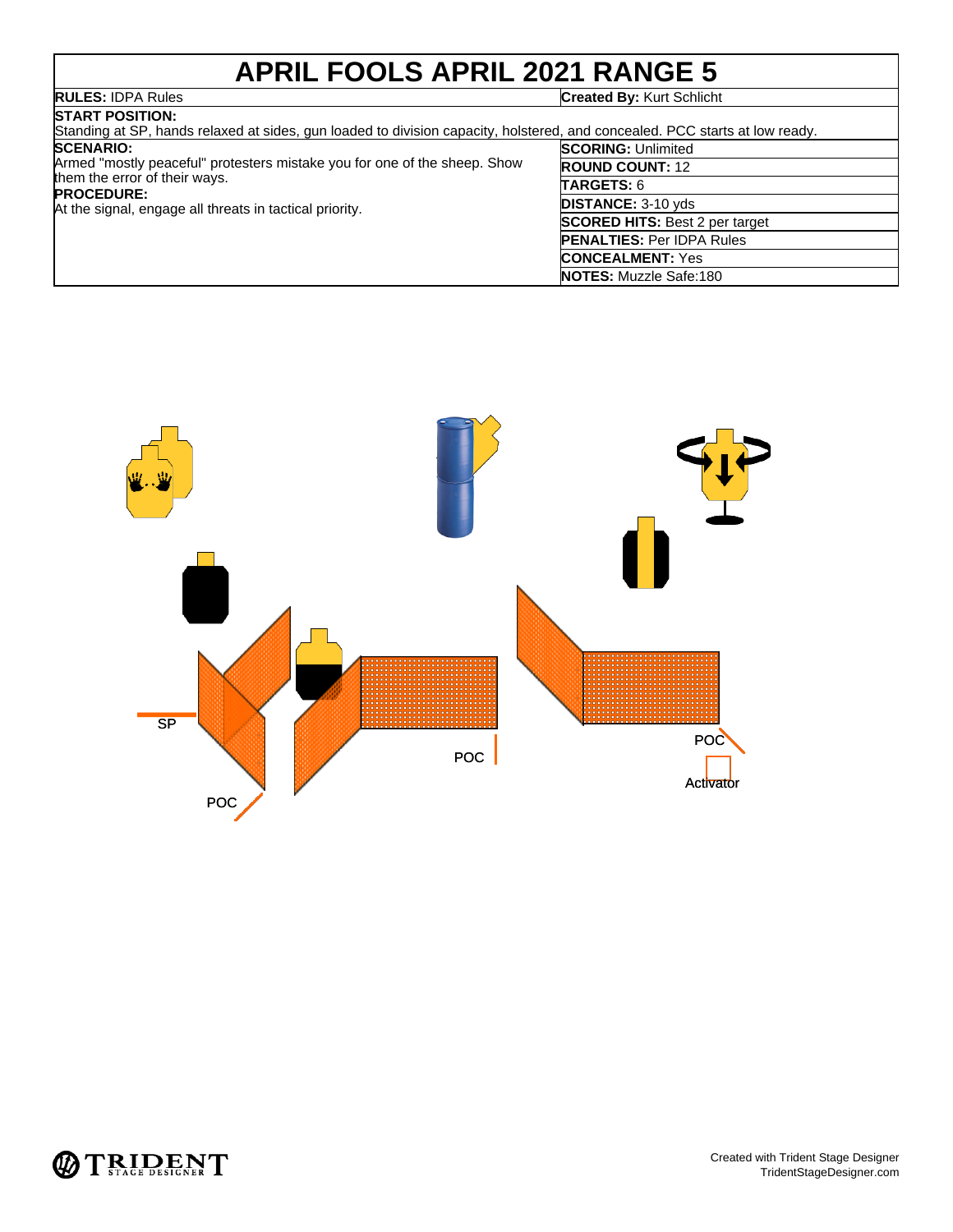## **FLUSHEM OUT APRIL 2021 RANGE 4**

### **RULES:** IDPA Rules **Created By:** Kurt Schlicht

**START POSITION:** Sitting in the chair at SP, holding activator rope in weak hand, strong hand on your knee, gun loaded to division capacity, holstered and concealed. PCC starts with activator rope in non firing hand, the other hand on your knee, rifle laying on the table, muzzle pointed directly down range.

### **SCENARIO:**

| <b>SCENARIO:</b><br>While having lunch at an outdoor cafe, the place is raided by dangerous armed<br>enviromentalists who take exception to the BBQ smoke. Flushem all out and<br>defend yourself. | <b>SCORING: Unlimited</b>             |
|----------------------------------------------------------------------------------------------------------------------------------------------------------------------------------------------------|---------------------------------------|
|                                                                                                                                                                                                    | <b>ROUND COUNT: 14</b>                |
|                                                                                                                                                                                                    | <b>TARGETS: 7</b>                     |
| <b>PROCEDURE:</b>                                                                                                                                                                                  | <b>DISTANCE: 1-7 vds.</b>             |
| At the signal pull the rope, engage the charger while seated, engage remaining                                                                                                                     | <b>SCORED HITS: Best 2 per target</b> |
| threats in tactical priority.                                                                                                                                                                      | <b>PENALTIES: Per IDPA Rules</b>      |
|                                                                                                                                                                                                    | <b>CONCEALMENT: Yes</b>               |
|                                                                                                                                                                                                    | <b>NOTES:</b> Muzzle Safe:180         |



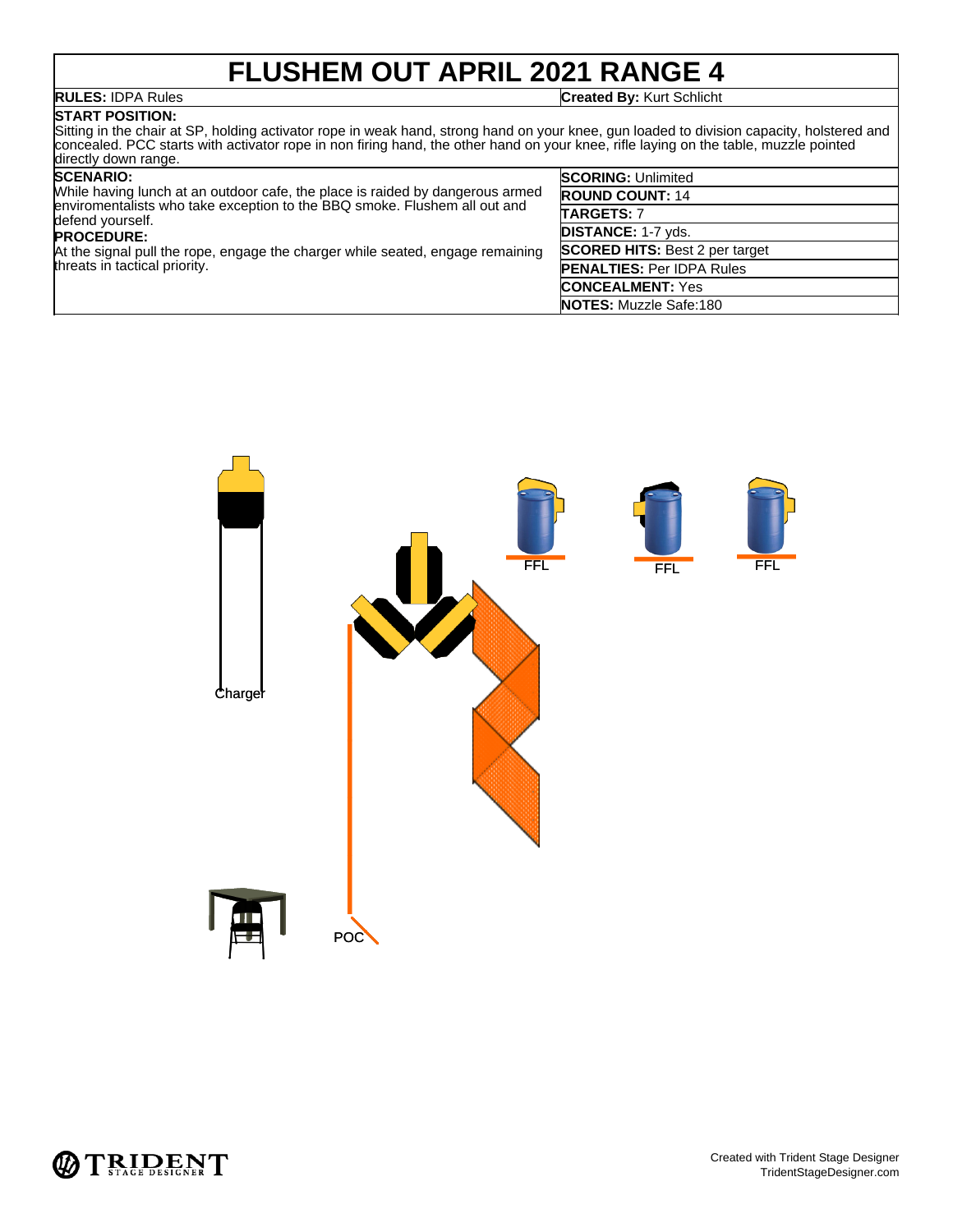## **CLEAR THE ISLES APRIL 2021 RANGE 7**

## **RULES: IDPA Rules**<br>**START POSITION:**

### **Created By: Kurt Schlicht**

| DIARI FUƏHUN.<br>Standing at either SP, hands relaxed at sides, gun loaded to division capacity, holstered and concealed. PCC starts at low ready.                                                                                                                      |                                                         |
|-------------------------------------------------------------------------------------------------------------------------------------------------------------------------------------------------------------------------------------------------------------------------|---------------------------------------------------------|
| <b>SCENARIO:</b><br>While shopping at the local grocery store, you are confronted by isle Nazies who<br>take going the "wrong way" down an isle deadly serious. Fight you way to safety<br><b>PROCEDURE:</b><br>At the signal, engage all threats in tactical priority. | <b>SCORING: Unlimited</b>                               |
|                                                                                                                                                                                                                                                                         | <b>ROUND COUNT: 18</b>                                  |
|                                                                                                                                                                                                                                                                         | TARGETS: 10                                             |
|                                                                                                                                                                                                                                                                         | <b>DISTANCE: 5 - 10yds.</b>                             |
|                                                                                                                                                                                                                                                                         | <b>SCORED HITS:</b> Best 2 per target, steel must fall. |
|                                                                                                                                                                                                                                                                         | <b>PENALTIES: Per IDPA Rules</b>                        |
|                                                                                                                                                                                                                                                                         | <b>CONCEALMENT:</b>                                     |
|                                                                                                                                                                                                                                                                         | <b>NOTES:</b> Muzzle Safe:180                           |



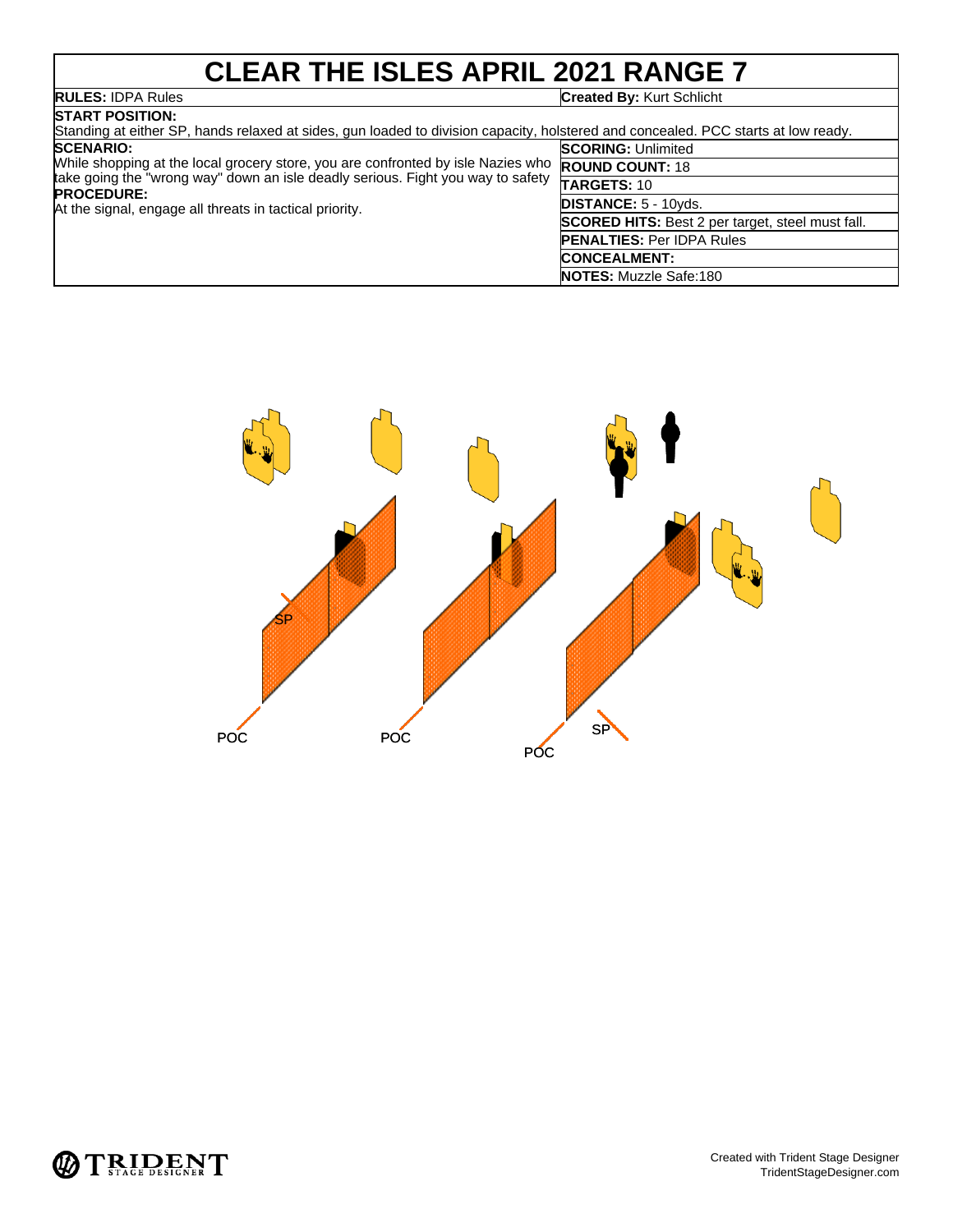## **PLAYIN GAMES APRIL 2021 COWBOY TOWN**

**RULES:** IDPA Rules **Created By:** Kurt Schlicht

### **START POSITION:** Standing at SP, hands toching the X's on the wall, gun loaded to division capacity, holstered and concealed. PCC starts with firing hand on an X at low ready.

| <b>SCENARIO:</b><br>While trying to check out at the local hobby store, rioters begin looting and taking <b>ROUND COUNT:</b> 16<br>hostages for cover. Save the day.<br><b>PROCEDURE:</b><br>At the signal, engage all threats in tactical priority | <b>SCORING: Unlimited</b>             |
|-----------------------------------------------------------------------------------------------------------------------------------------------------------------------------------------------------------------------------------------------------|---------------------------------------|
|                                                                                                                                                                                                                                                     |                                       |
|                                                                                                                                                                                                                                                     | <b>TARGETS: 8</b>                     |
|                                                                                                                                                                                                                                                     | <b>DISTANCE: 3-10 yds</b>             |
|                                                                                                                                                                                                                                                     | <b>SCORED HITS: Best 2 per target</b> |
|                                                                                                                                                                                                                                                     | <b>PENALTIES: Per IDPA Rules</b>      |
|                                                                                                                                                                                                                                                     | <b>CONCEALMENT:</b> Yes               |
|                                                                                                                                                                                                                                                     | <b>NOTES: Muzzle Safe:180</b>         |



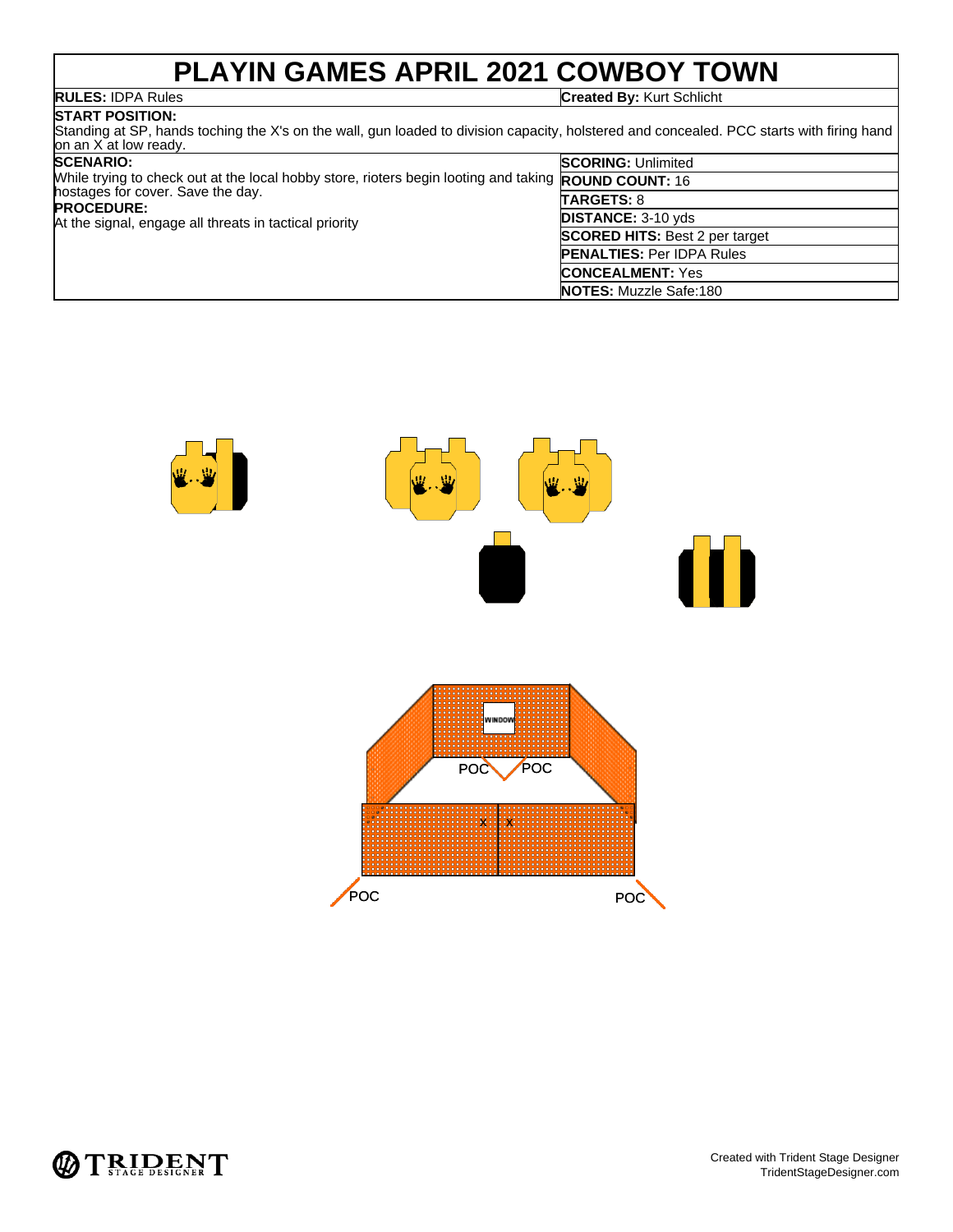## **PRETTY SIMPLE APRIL 2021 STAGE 2 RANGE 3**

## **RULES: IDPA Rules**<br>**START POSITION:**

### **Created By: Kurt Schlicht**

| .<br>Standing at SP facing uprange with both heels touching the line, hands above the shoulders, gun loaded to division capacity, holstered<br>and concealed. PCC starts with both toes touching the line, rifle at low ready, unloaded, with firing hand above the shoulders.                               |                                                       |
|--------------------------------------------------------------------------------------------------------------------------------------------------------------------------------------------------------------------------------------------------------------------------------------------------------------|-------------------------------------------------------|
| <b>SCENARIO:</b><br>You are suddenly confronted by the leader of the pack, and all of his buddies are <b>ROUND COUNT:</b> 15<br>waiting for you. Get yourself to safety.<br><b>PROCEDURE:</b><br>At the signal, engage T1 with 3 rounds, engage all remaining threats with 2<br>rounds in tactical priority. | <b>SCORING: Unlimited</b>                             |
|                                                                                                                                                                                                                                                                                                              |                                                       |
|                                                                                                                                                                                                                                                                                                              | TARGETS: 7                                            |
|                                                                                                                                                                                                                                                                                                              | <b>DISTANCE: 3-7 yds.</b>                             |
|                                                                                                                                                                                                                                                                                                              | <b>SCORED HITS:</b> Best 3 on T1, best 2 on remaining |
|                                                                                                                                                                                                                                                                                                              | targets                                               |
|                                                                                                                                                                                                                                                                                                              | <b>PENALTIES: Per IDPA Rules</b>                      |
|                                                                                                                                                                                                                                                                                                              | <b>CONCEALMENT: Yes</b>                               |
|                                                                                                                                                                                                                                                                                                              | <b>NOTES:</b> Muzzle Safe:180                         |